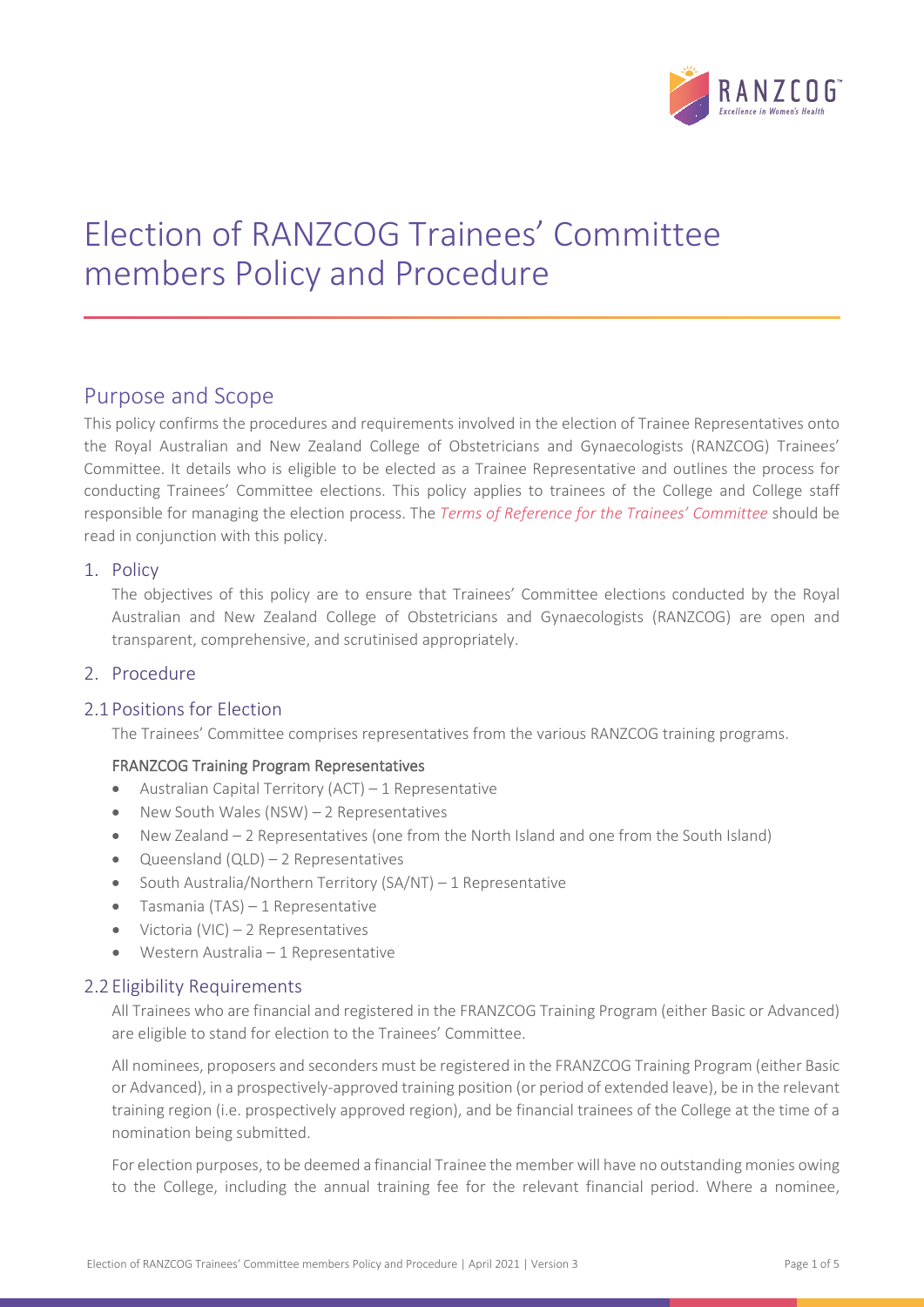

proposer and / or seconder is not financial, the nomination form will be deemed invalid and shall not be accepted.

#### 2.1.1.1 Integrated Training Programs (ITP)

It is not necessary for the proposer, nominee and / or seconder to be from the same ITP.

Members of the Trainees' Committee elected to represent NSW, QLD and VIC must be from different integrated Training Programs (ITPs).

#### 2.1.1.2 Subspecialties Representative

One Trainee Representative is to be elected to represent the subspecialty training programs. To be eligible to nominate for this position, the candidate must bea registered trainee in one of the five RANZCOG Subspecialty Training Programs (CGO, CMFM, COGU, CREI, CU); and be deemed by the College as a financial trainee. For candidates nominating for this position, their proposer and seconder must be a registered trainee in the same subspecialty training program.

#### 2.1.1.3 CWH/DRANZCOG/DRANZCOG Advanced Representative

One Trainee Representative is to be elected to represent the Certificate of Women's Health (CWH) and Diploma training programs (DRANZCOG and DRANZCOG Advanced). To be eligible to nominate for this position, the candidate must be a registered trainee in the CWH, DRANZCOG or DRANZCOG Advanced training program; and be deemed by the College as a financial trainee.

For candidates nominating for this position, their proposer and seconder must be a registered trainee in the same training program (CWH, DRANZCOG or DRANZCOG Advanced).

#### 2.1.1.4 Specialist International Medical Graduates (SIMGs) Representative

One Representative is to be elected to represent SIMGs. To be eligible to nominate for this position, the candidate must have been assessed by the College as being partially comparable to an Australian-trained specialist obstetrician and gynaecologist and be undertaking a period of inhospital training to meet SIMG requirements for Fellowship of RANZCOG.

For candidates nominating for this position, their proposer and seconder must also be a SIMG undertaking a period of in-hospital training to meet SIMG requirements for Fellowship or be a registered Trainee in the FRANZCOG Training Program in the same region in which the candidate is working

#### 2.1.1.5 Representative of Overseas Trainee

One representative who is a registered Trainee in the FRANZCOG Training Program and is training at sites outside of Australia and New Zealand is to be elected to represent overseas Trainees.

In the case of nominees for the Overseas Trainee Representative position, the proposer and seconder can be resident in any training region (overseas or within Australia or New Zealand) but must be a registered Trainee in the FRANZCOG Training Program (either Basic or Advanced).

All current Trainee Representatives on the Trainees' Committee eligible to stand for election for the subsequent membership term must re-nominate for election.

Where a nominee is not considered by the College to be a financial Trainee or their nomination does not meet the relevant eligibility criteria for the position for which they are nominating, the Nomination Form will be deemed invalid and shall not be accepted.

# 2.3 Timetable for elections

The election process will begin in August and end in September of the Election Year.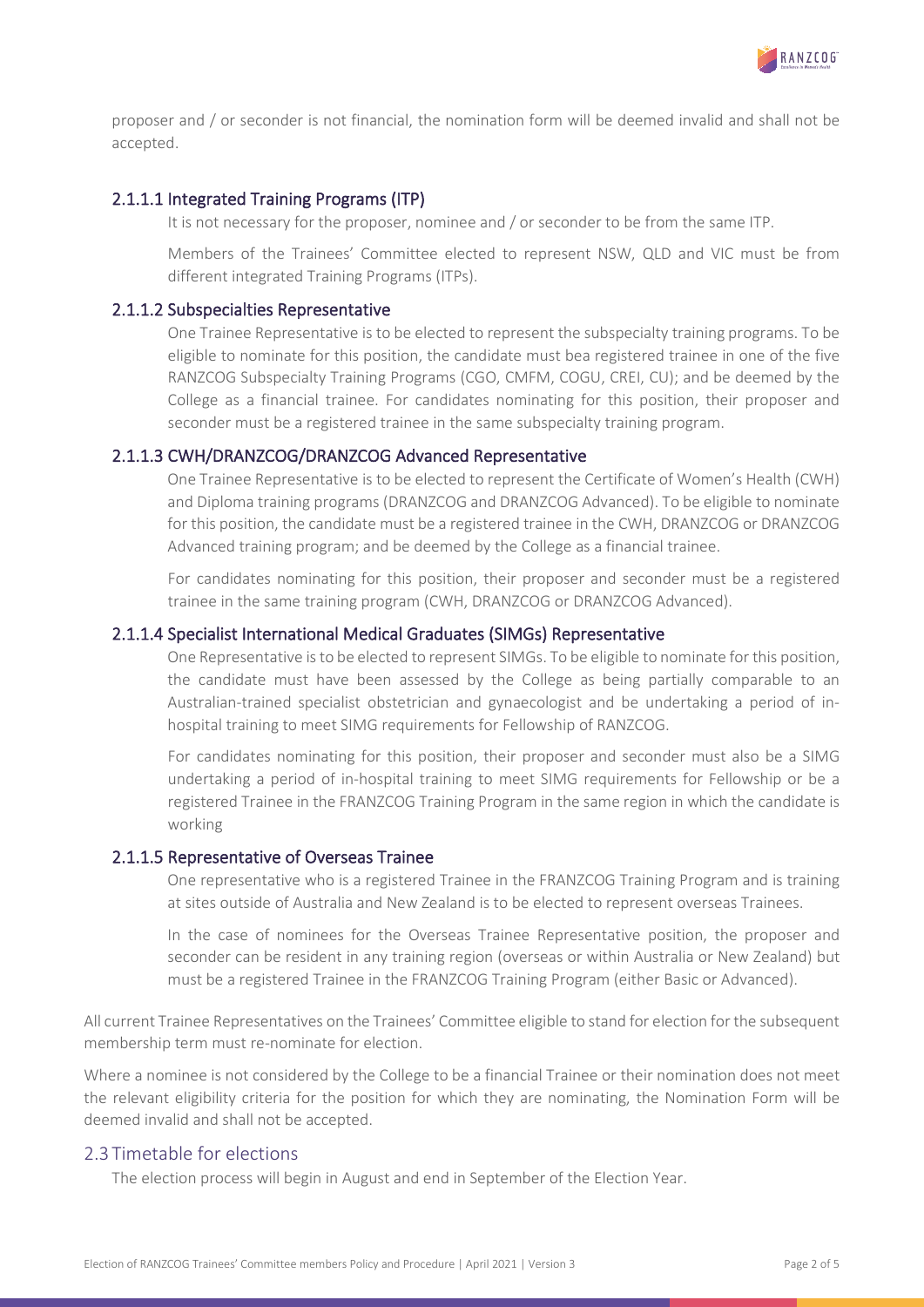

### 2.4Returning Officer

The Company Secretary is be the Returning Officer and has the authority to appoint College staff (Election Office) to conduct the elections.

# 2.5Nomination Process

#### 2.5.1 Call for nominations

A call for nominations is to be issued in August. The call for nominations is to indicate the number of vacancies, tenure of office, the date and time for the close of nominations and the provisions for conducting the elections.

#### 2.5.2 Incomplete nomination forms

If any part of the nomination form is not completed or submitted properly, or the nominee, proposer or seconder are not financial (refer above), then the nomination form will be deemed invalid and not accepted. The nominee will be advised of the irregularities via e-mail by the Election Office and will be offered the chance to resubmit their completed nomination form within the designated timeframe.

#### 2.5.3 Close of nominations

The promoted date and time for the submission of nominations will be strictly adhered to. Late nominations, no matter what the reasons are, will not be accepted. The closing date will be three weeks after the Call for Nominations.

#### 2.5.4 Acknowledgement of nominations

all accepted nominations will be acknowledged by email within two business days of receipt.

#### 2.5.5 Withdrawal of nominations

Nominees may withdraw their nominations at any time up to the close of nominations but may not do so after nominations have closed. All notices of withdrawals must be in writing via email to the Election Office and be signed by the nominee.

# 2.5.6 Promotion of nominees

Nominees will be kept confidential until after the closing date and time for the submission of nominations.

# 2.5.7 Publicity

The College will not supply names and/or contact details nor distribute to trainees and members any material for publicity purposes by candidates. No party may utilise any College resources or lists for election or publicity purposes.

#### 2.6 Election of Trainee Representatives if a ballot is not needed

If the number of nominations received for a particular position does not exceed the number of vacancies to be filled, then a ballot will not be required and the nominee/s for that position will be elected and advised accordingly, following ratification by the RANZCOG Board.

#### 2.7Voting

If the number of nominations received for a particular position exceeds the number of vacancies to be filled, the Election Office will conduct an election by a secure online ballot. Postal ballots will be sent to any Trainees who do not have an email address on file with the College. Only Trainees in the relevant training program/region as applicable will be entitled to vote in the event that a ballot is required.

#### 2.7.1 Counting of votes

Each Trainee is entitled to cast one vote. The candidate with the most votes will win the ballot and will be elected.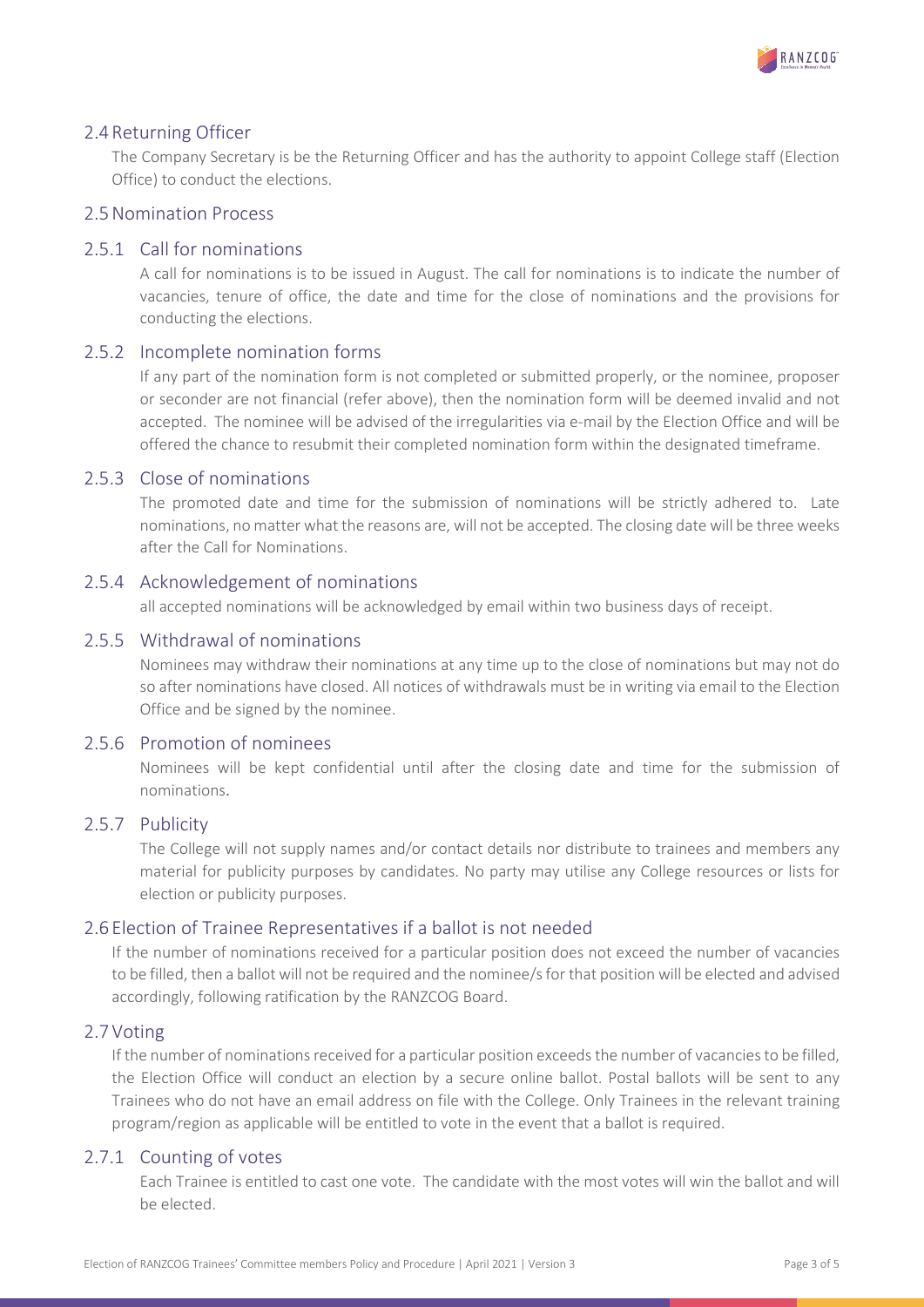

If following the close of the ballot, two or more candidates receive an equal number of votes, the candidate deemed to have the higher number of votes will be determined by lot drawn by the Returning Officer.

Postal ballot received will be declared to be invalid by the Returning Officer if in the opinion of the Returning Officer:

- the outer envelope or the ballot paper contained within have not been lodged by a Trainee entitled to vote;
- the name of the Trainee on the outer envelope cannot be read;
- a Trainee entitled to vote has submitted more than one outer envelope; or
- a voting paper is marked in such a way that the intentions of the Trainee casting a vote are not clear.

# 2.8Notification of results

The Returning Officer will, as soon as practical after the results have been declared, advise the successful and unsuccessful candidates. The list of successful candidates for each Trainee representative position will be published in the next available issue of *Connect*, *O&G Magazine* and on the College's website. The number of votes submitted will remain confidential to the Returning Officer.

# 2.9Casual Vacancies

If a casual vacancy arises for any Trainee Representative position on the Trainees' Committee, a call for nominations will be made to eligible trainees within the particular region/training program.

If the number of nominations received does not exceed the number of vacancies, then the nominee(s) will be declared elected following the close of nominations and ratification by the RANZCOG Board.

If, following a second call no nominations have been received, the the Election Office will liaise with the Trainees Committee coordinator to consult with their committee regarding the position.

The Trainees Committee must make a recommendation to the RANZCOG Board regarding the status of the position until the next election of committee members; the relevant committee may elect to canvass the relevant Trainees region/training program for a suitable Trainee to fill this position or elect to keep the position vacant.

Any Trainee Representative appointed to fill a casual vacancy shall hold office only until the next election year for the Trainees' Committee and will be eligible for re-election in accordance with the *Terms of Reference for the Trainees' Committee* and this policy. The period of time served on the Trainees' Committee filling this vacancy shall not be counted as a period of office.

# 2.10 Governance

# 2.10.1 Retention of records

As per RANZCOG record-keeping policy, all records pertaining to the election are to be retained by the Returning Officer in digital format for at least 2 years after the relevant activity has ended.

# 2.10.2 Invalidity

No election is to be invalid by reason of:

- any formal error of defect in any declaration or other instrument or in any publication made pursuant to these procedures or intended to be so made;
- any such publication being out of time;
- any delay in holding the election at the time appointed or in taking the poll;
- any inadvertent failure to send to any eligible trainee or member any notice or voting paper; or
- any defect of a merely formal nature.